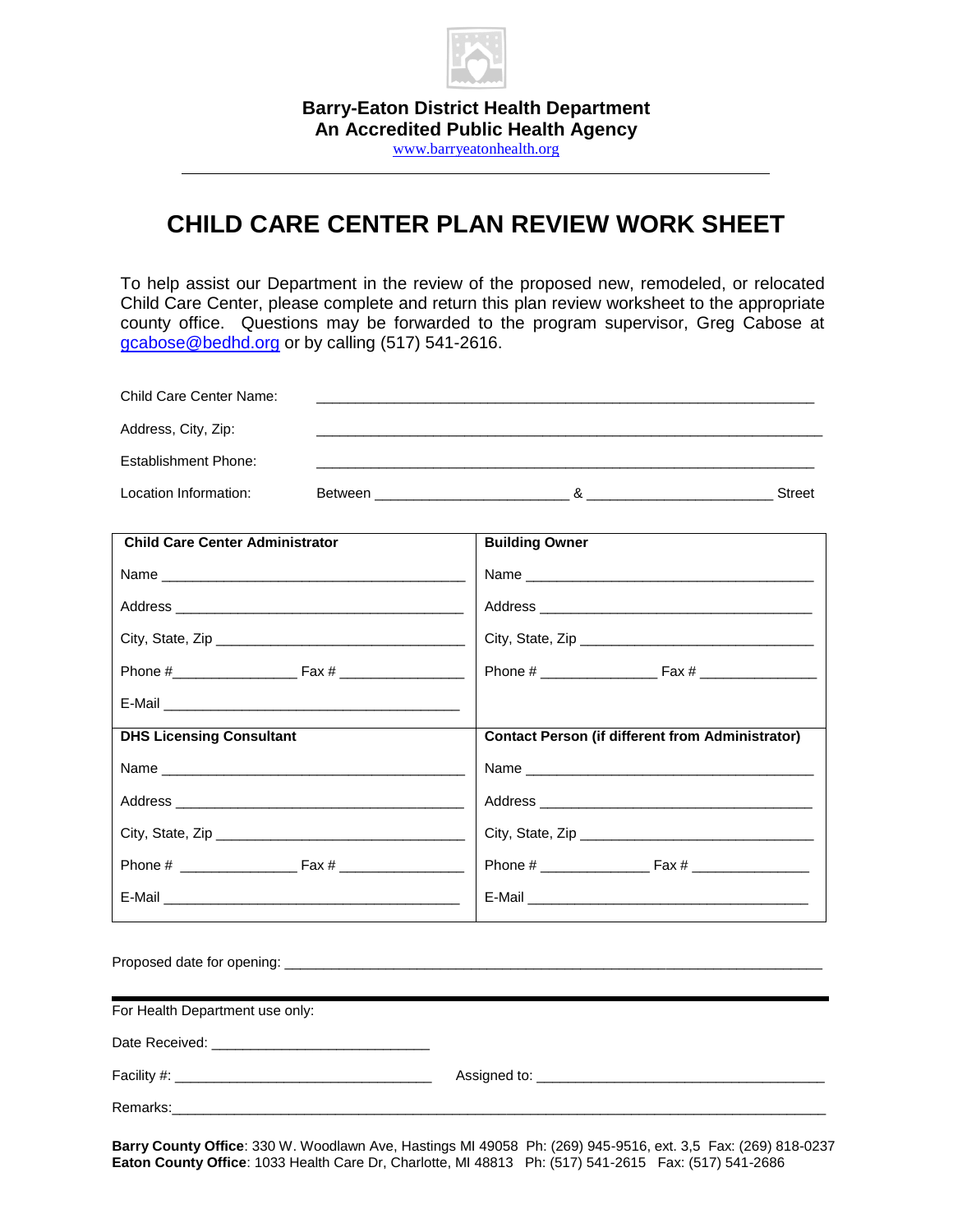# **General Information**

**Type of Child Care Center** (mark all that apply):

- Full Service Day Care (infants, toddlers, & school age)
- \_\_\_\_ Preschool
- \_\_\_\_ Before / After School
- \_\_\_\_ School Age
- \_\_\_\_ Other (explain): \_\_\_\_\_\_\_\_\_\_\_\_\_\_\_\_\_\_\_\_\_\_\_\_\_\_\_\_\_\_

**Proposed Child Capacity:** 

# **Building and Site Information**

The proposed building for the child care center was built in what year?

Note: If the building was built prior to 1978, then written documentation will need to provided to the health department that shows that the proposed building/room(s) are lead safe.

If a lead assessment is needed, a listing of lead assessors may be obtained from the Michigan Department of Community Health website:<http://www.michigan.gov/leadsafe>

Water supply: \_\_\_ Municipal \_\_\_ On-Site Well

Sewage disposal: Municipal On-Site System

**Provide a layout drawing of the room(s) that will be used for the child care center activities. The layout drawing doesn't have to be architecturally designed plans, but must be a straight line drawing which is either scaled (1/8" or 1/4" = 1 ft.) or shows the dimensions.** 

 Show the location of the door(s), windows, water fixtures, lights, as well as any applicable diaper changing stations.

#### **If applicable, provide a layout drawing of the outdoor playground area in relation to the building; include dimensions.**

• If the playground has equipment that requires a playground inspection, then please provide a copy of playground inspection report.

#### **Room Finishes**

Specify the construction materials being used.

| Room | <b>Floor</b> | <b>Walls</b> | Ceiling |
|------|--------------|--------------|---------|
|      |              |              |         |
|      |              |              |         |
|      |              |              |         |
|      |              |              |         |
|      |              |              |         |
|      |              |              |         |
|      |              |              |         |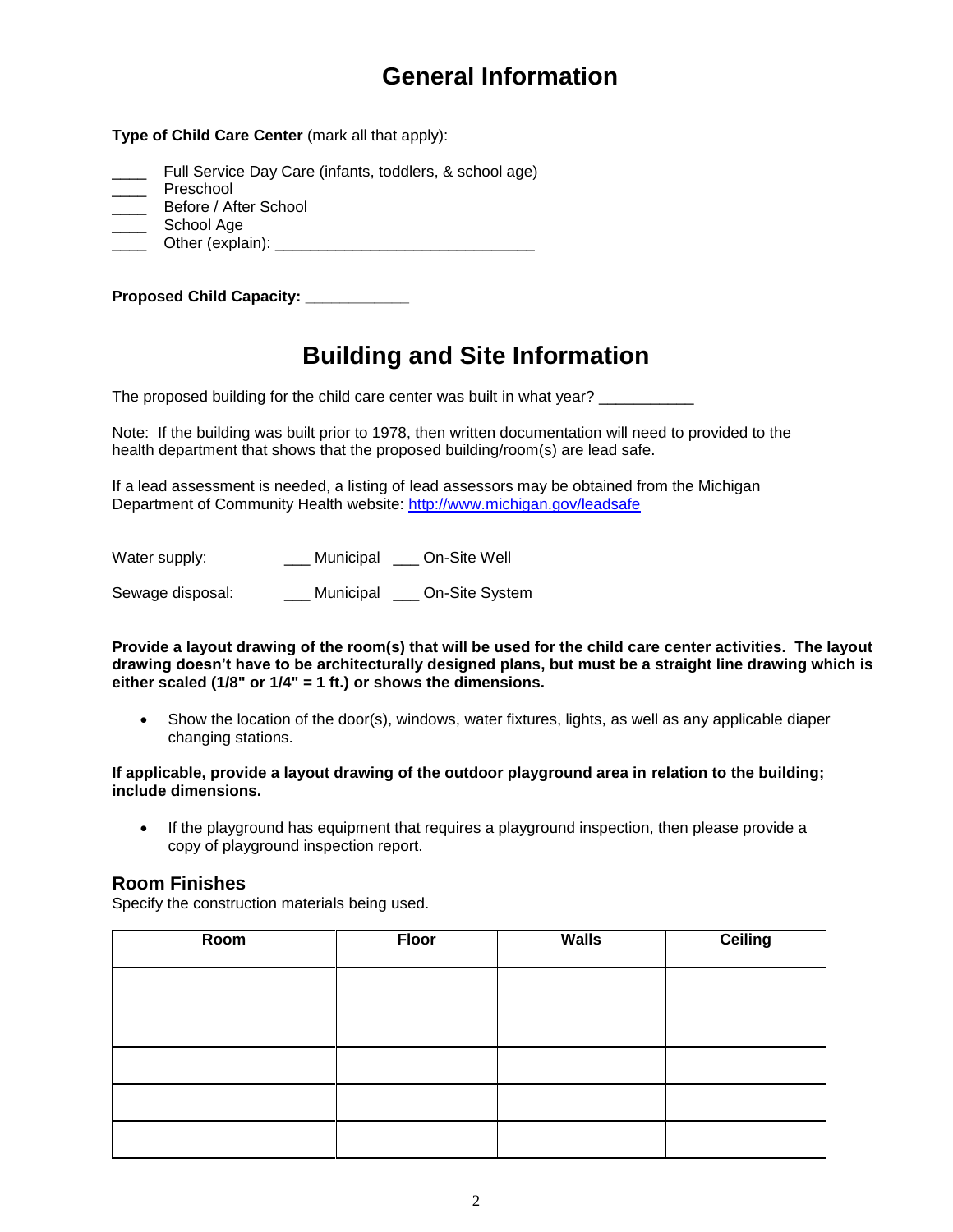#### **Room Ventilation** (check all that apply):

Windows with screens Size of windows (Length x Height in inches) \_\_\_\_\_\_\_\_\_\_\_\_\_\_\_

**LETT** Center Air Conditioning

**\_\_\_\_\_** Mechanical exhaust ventilation in the restrooms

#### **Room Lighting:**

Are the lights in the food preparation, storage, service areas, and where utensils are to be washed properly shielded from breakage? **Yes No**

# **Food Service**

#### **Food Service Operations** (check all that apply):

- \_\_\_\_ Food comes from a licensed commissary (i.e. school kitchen)
- Home prepared sack lunches.
- **\_\_\_\_\_** Prepackaged snacks.
- **\_\_\_\_** Snacks with limited fruit/vegetable preparation.
- Other (explain):

Note: Provide a proposed menu (meals and snacks).

#### **Food Service Equipment:**

List any food service equipment and the proposed number (i.e. 2 refrigerators, 1 freezer, 1 stove, etc.):

\_\_\_\_\_\_\_\_\_\_\_\_\_\_\_\_\_\_\_\_\_\_\_\_\_\_\_\_\_\_\_\_\_\_\_\_\_\_\_\_\_\_\_\_\_\_\_\_\_\_\_\_\_\_\_\_\_\_\_\_\_\_\_\_\_\_\_\_\_\_\_\_\_\_\_\_\_\_\_\_\_\_\_

\_\_\_\_\_\_\_\_\_\_\_\_\_\_\_\_\_\_\_\_\_\_\_\_\_\_\_\_\_\_\_\_\_\_\_\_\_\_\_\_\_\_\_\_\_\_\_\_\_\_\_\_\_\_\_\_\_\_\_\_\_\_\_\_\_\_\_\_\_\_\_\_\_\_\_\_\_\_\_\_\_\_\_

\_\_\_\_\_\_\_\_\_\_\_\_\_\_\_\_\_\_\_\_\_\_\_\_\_\_\_\_\_\_\_\_\_\_\_\_\_\_\_\_\_\_\_\_\_\_\_\_\_\_\_\_\_\_\_\_\_\_\_\_\_\_\_\_\_\_\_\_\_\_\_\_\_\_\_\_\_\_\_\_\_\_\_

#### **Food Storage:**

In order to calculate the anticipated food storage needs of the child care center for refrigerated, frozen, and/or shelf stable foods, the following information is needed:

Estimated number of children served per day \_\_\_\_\_

Estimated number of days between food restocking: \_\_\_\_\_ Refrig./Frozen food \_\_\_\_\_ Shelf stable food

Total cubic volume of refrigeration space \_\_\_\_\_ (cu. ft.)

Total cubic volume of freezer space \_\_\_\_\_ (cu. ft.)

Total square footage of dry storage space:

a) Total shelving length (ft.)  $\frac{1}{2}$  x shelving width (ft.)  $\frac{1}{2}$  = Total (sq. ft.)  $\frac{1}{2}$ 

Note: All food storage shelving must be designed for easy cleaning underneath (a minimum of 6 inches clearance between the bottom shelf and floor).